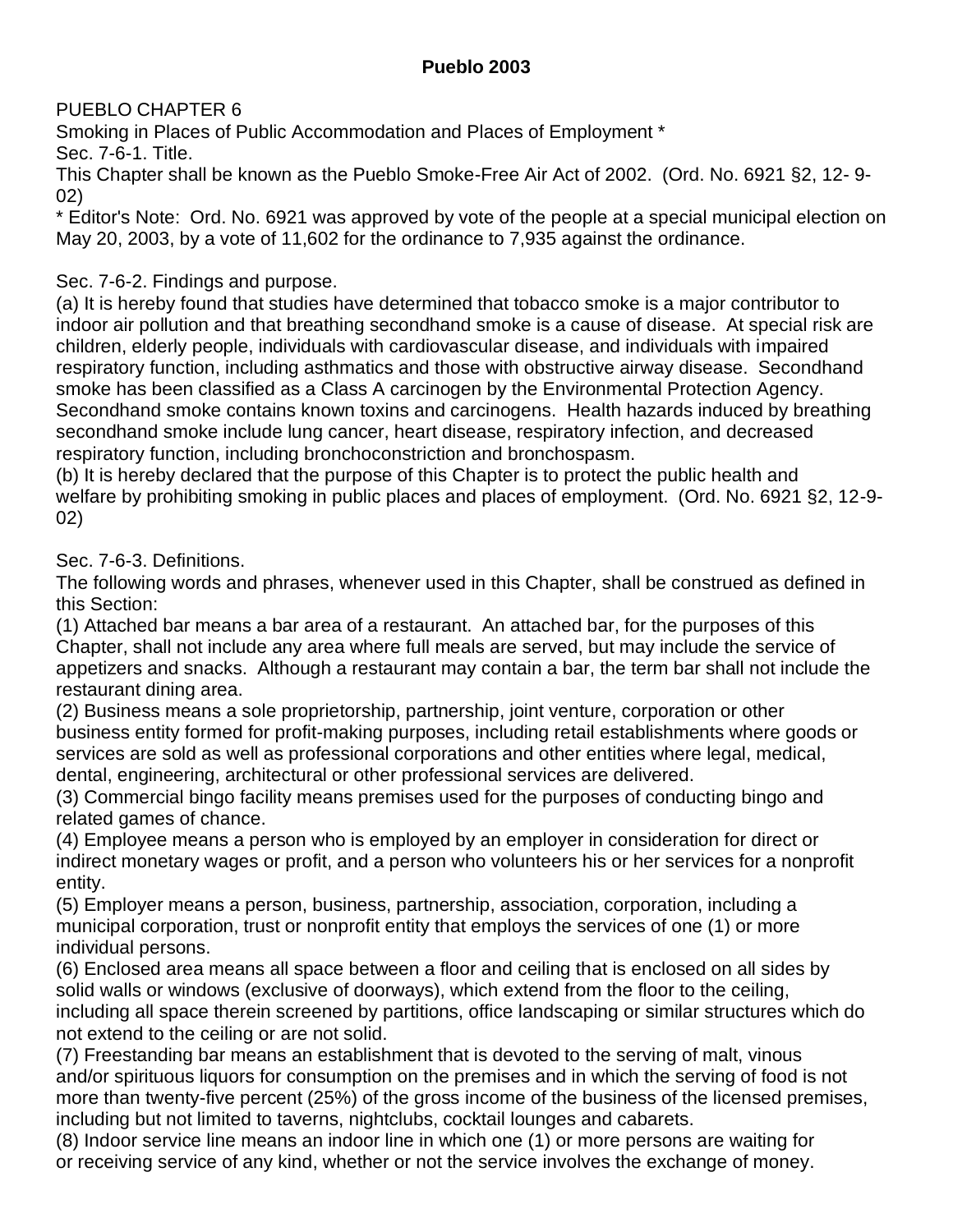(9) Place of employment means an enclosed area under the control of a public or private employer that employees normally frequent during the course of employment, including but not limited to work areas, employee lounges, restrooms, conference rooms, meeting rooms, classrooms, employee cafeterias, hallways and vehicles. A private residence is not a place of employment unless it is used as a child care, adult day care or health care facility.

(10) Place of public accommodation means an enclosed area to which the public is invited or in which the public is permitted, including but not limited to public buildings, banks, educational facilities, health care facilities, laundromats, public transportation facilities, reception areas, restaurants, retail food production and marketing/grocery establishments, retail service establishments, retail stores, theaters and waiting rooms. A private club is considered a place of public accommodation when functions are held at the club which are open to the general public and are not restricted to the members of the club and their guests. A private residence is not a place of public accommodation.

(11) Private club means any establishment which restricts admission to members of the club and their guests.

(12) Private function means any activity which is restricted to invited guests in a nonpublic setting.

(13) Private residence means single- and multiple-family dwelling units, including dwelling units located in apartments, condominiums and common-interest communities.

(14) Restaurant means any coffee shop, cafeteria, sandwich stand, private and public school cafeteria and any other eating establishment which gives or offers for sale food to the public, guests or employees, as well as kitchens in which food is prepared on the premises for serving elsewhere, including catering facilities, except that the term restaurant shall not include a cocktail lounge, nightclub, cabaret or tavern if said cocktail lounge, nightclub, cabaret or tavern is a freestanding bar as defined in Section 7-6-3(7). A facility other than a freestanding bar shall conclusively be considered to be a restaurant for the purposes of this Chapter, regardless of the category of liquor license under which the facility operates, if such facility:

a. Serves malt, vinous and/or spirituous liquors; and

b. Includes a restaurant, as defined by Section 12-47-103(30), C.R.S.

(15) Retail tobacco store means a retail store utilized primarily for the sale of tobacco

products and accessories and in which the sale of other products in merely incidental.

(16) Smoke-free means that air in an establishment is not contaminated by tobacco smoke.

(17) Smoking means inhaling, exhaling, burning or carrying any lighted cigar, cigarette, pipe, weed, plant or other combustible substance in any manner or in any form.

(18) Sports arena means sports, pavilions, gymnasiums, health spas, boxing arenas,

swimming pools, roller and ice rinks, bowling alleys and other similar places where members of the general public assemble to engage in physical exercise, participate in athletic competition or witness sports or other events. (Ord. No. 6921 §2, 12-9-02)

(19) Flow line means the face of the curb and gutter, or if no curb and gutter, the edge of the pavement.

(20) Hospital has the same meaning as set forth in Section 17-2-1(25.1). (Ord. No. 7938 12-8- 08)

Sec. 7-6-4. Application to City-owned facilities.

All enclosed facilities, including buildings and vehicles owned or leased by the City, shall be subject to the provisions of this Chapter. (Ord. No. 6921 §2, 12-9-02)

Sec. 7-6-5. Prohibition in places of public accommodation.

(a) Smoking shall be prohibited in all enclosed places of public accommodation within the City, including but not limited to the following places:

(1) Elevators;

(2) Restrooms, lobbies, reception areas, hallways and any other common-use areas;

(3) Buses and other means of public transit under the authority of the City and ticket, boarding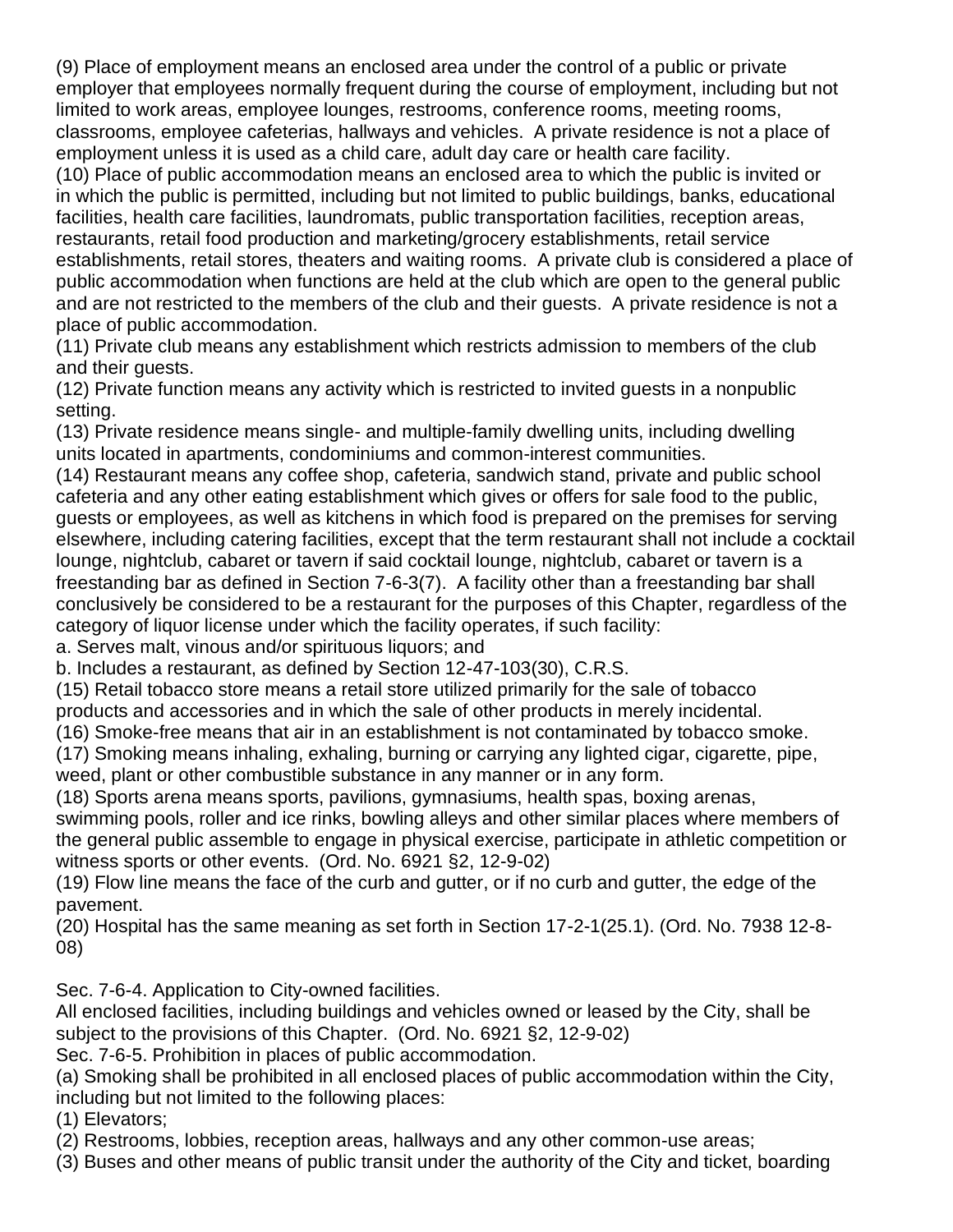and waiting areas of public transit depots;

(4) Indoor service lines;

(5) Retail stores;

(6) All areas available to and customarily used by the general public in all businesses and nonprofit entities patronized by the public, including but not limited to professional offices and other offices, banks, laundromats, hotels and motels;

(7) Restaurants;

(8) Freestanding and attached bars;

(9) Public areas of aquariums, galleries, libraries and museums;

(10) Any facility which is primarily used for exhibiting any motion picture, stage, drama, lecture, musical recital or other similar performance, except performers when smoking is part of a stage production;

(11) Sports arenas and convention halls, including bowling facilities;

(12) Every public room, chamber, place of meeting or assembly, including school buildings under the control of any board, council, commission, committee, joint committee or agency of the City or any political subdivision of the State during such time as a public meeting is in progress, to the extent that such place is subject to the jurisdiction of the City;

(13) Waiting rooms, hallways, wards and semiprivate rooms of health facilities, including but not limited to hospitals, clinics, physical therapy facilities, doctors' offices and dentists' offices;

(14) Lobbies, hallways, elevators and other common areas in apartment buildings,

condominiums, mobile home and manufactured home parks, retirement facilities, nursing homes and other multiple-unit residential facilities;

(15) Polling places; and

(16) Commercial bingo facilities.

(b) Notwithstanding any other provisions of this Section, any owner, operator, manager or other person who controls any establishment or facility may declare that entire establishment, facility or grounds as smoke-free. (Ord. No. 6921 §2, 12-9-02)

Sec. 7-6-6. Prohibition in places of employment.

(a) It shall be the responsibility of employers to provide a smoke-free place of employment for all employees, but employers are not required to incur any expense to make structural or other physical modifications.

(b) Within ninety (90) days of the effective date of this Chapter, each employer having an enclosed place of employment located within the City shall adopt, implement, make known and maintain a written smoking policy which shall contain the following requirements:

Smoking shall be prohibited in all enclosed areas that employees normally frequent during the course of employment. This includes, but is not limited to, common work areas, auditoriums, classrooms, conference and meeting rooms, elevators, hallways, medical facilities, cafeterias, employee lounges, stairs, restrooms, and vehicles.

(c) The smoking policy shall be communicated to all employees within three (3) weeks of its adoption.

(d) All employers shall supply a written copy of the smoking policy upon request to any existing or prospective employee. (Ord. No. 6921 §2, 12-9-02)

Sec. 7-6-6.1 Prohibition in Public Right-of-Way Adjoining Hospitals.

(a) Smoking is prohibited on the public right-of-way (including, without limitation, sidewalks, lawns, tree lawns, and alleys) adjoining hospitals or other hospital-owned properties or properties leased by any hospital, up to the closest flow line. This prohibition does not apply to persons in moving vehicles in alleys.

(b) Hospitals shall post "No Smoking" or "Smoke Free," or the international "No Smoking"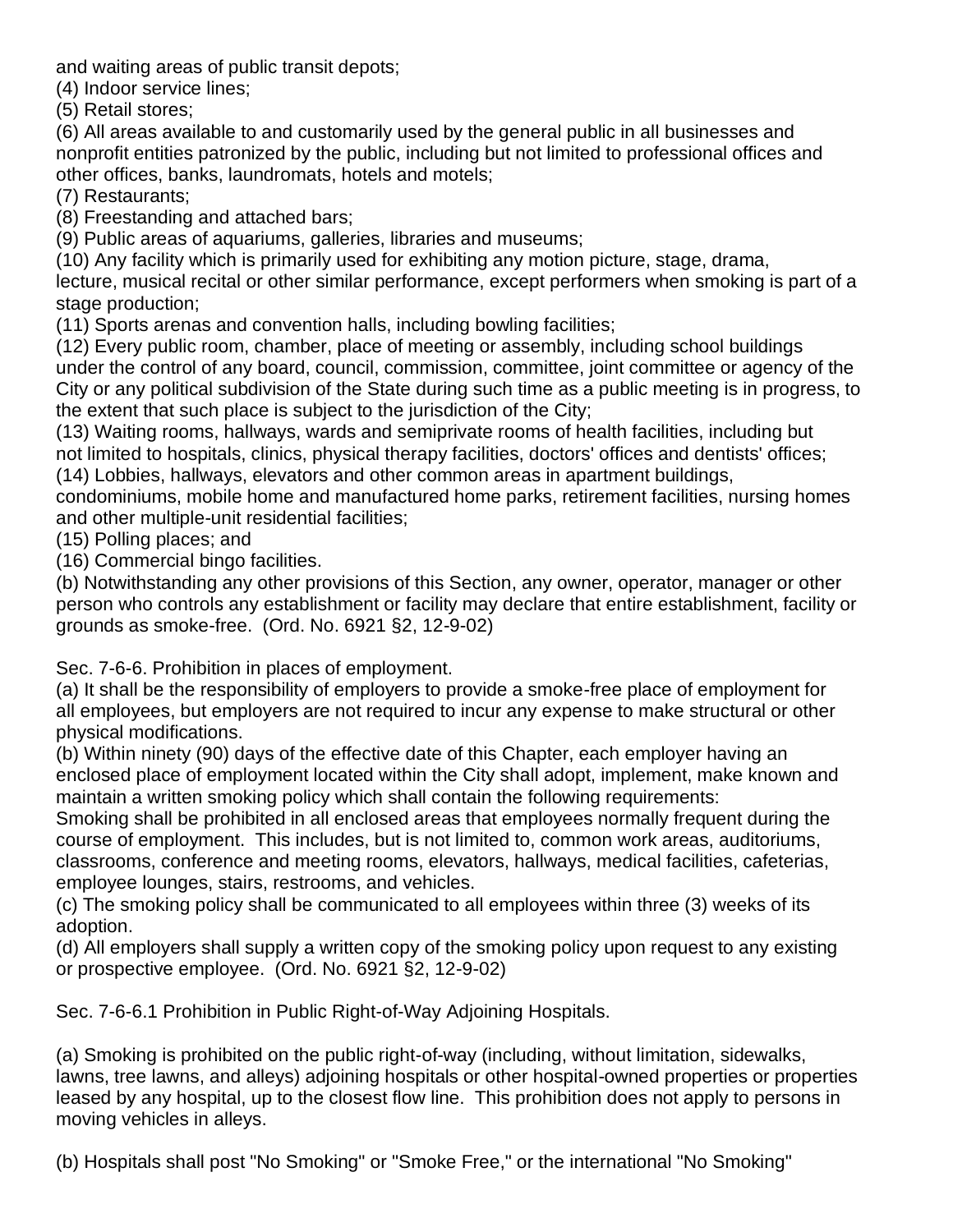symbol described in Section 7-6-9(a), or both in conspicuous places on their property(ies) sufficient to provide public notice of this smoking prohibition. Failure to post signage under this section is not punishable under this Code.

(c) Notwithstanding a hospital's responsibility to post signs, the presence or absence of signs shall not be a defense to a violation of any provision of this section.

(d) It shall be unlawful and a Class 2 municipal offense for any person to violate the provisions of section 7-6-6.1(a). (Ord. No. 7938 12-8-08)

Sec. 7-6-7. Smoke-free entranceways.

Smoking is prohibited within a distance of twenty (20) feet of an entrance to an enclosed area where smoking is prohibited to ensure that tobacco smoke does not enter the area through entrances.

(Ord. No. 6921 §2, 12-9-02)

#### Sec. 7-6-8. Where not regulated.

(a) Notwithstanding any other provision of this Chapter to the contrary, the following areas shall be exempt from the provisions of this Chapter:

(1) Private residences, except when used as a licensed child care, adult day care or health care facility;

(2) No more than twenty-five percent (25%) of hotel and motel rooms rented to guests;

(3) Retail tobacco stores;

(4) Restaurants; attached bars; freestanding bars; apartment, condominium, hotel and motel conference or meeting rooms; and public and private assembly rooms, when these places are being used for private functions;

(5) Outdoor areas of places of employment except those covered in Section 7-6-6 of this Chapter; and

(6) Private and semiprivate rooms in nursing homes, retirement facilities and long-term care facilities that are occupied by one (1) or more persons, all of whom are smokers and who have requested in writing to be placed in a room where smoking is permitted.

(b) Notwithstanding any other provision of this Section, any owner, operator, manager or other person who controls any establishment described in this Section may declare that entire establishment, facility or grounds as smoke-fee. (Ord. No. 6921 §2, 12-9-02)

### Sec. 7-6-9. Posting of signs.

(a) Within ninety (90) days of the effective date of this Chapter, "No Smoking" signs or the international "No Smoking" symbol (consisting of a pictorial representation of a burning cigarette enclosed in a red circle with a red bar across it) shall be clearly and conspicuously posted in every place of public accommodation and place of employment where smoking is prohibited by this Chapter, by the owner, operator, manager or other person having control of such building or other area.

(b) Every place of public accommodation where smoking is prohibited by this Chapter shall have posted at every entrance a conspicuous sign clearly stating that smoking is prohibited. (c) All signs referred to in this Section shall be a minimum size of twenty (20) square inches and

must be placed at a height of between four (4) and six (6) feet above the floor.

(d) All ashtrays and other smoking paraphernalia shall be removed from any area where smoking is prohibited by this Chapter by the owner, operator, manager or other person having control of such area. (Ord. No. 6921 §2, 12-9-02)

### Sec. 7-6-10. Enforcement.

(a) This Chapter shall be enforced by the Director of the Health Department or his or her